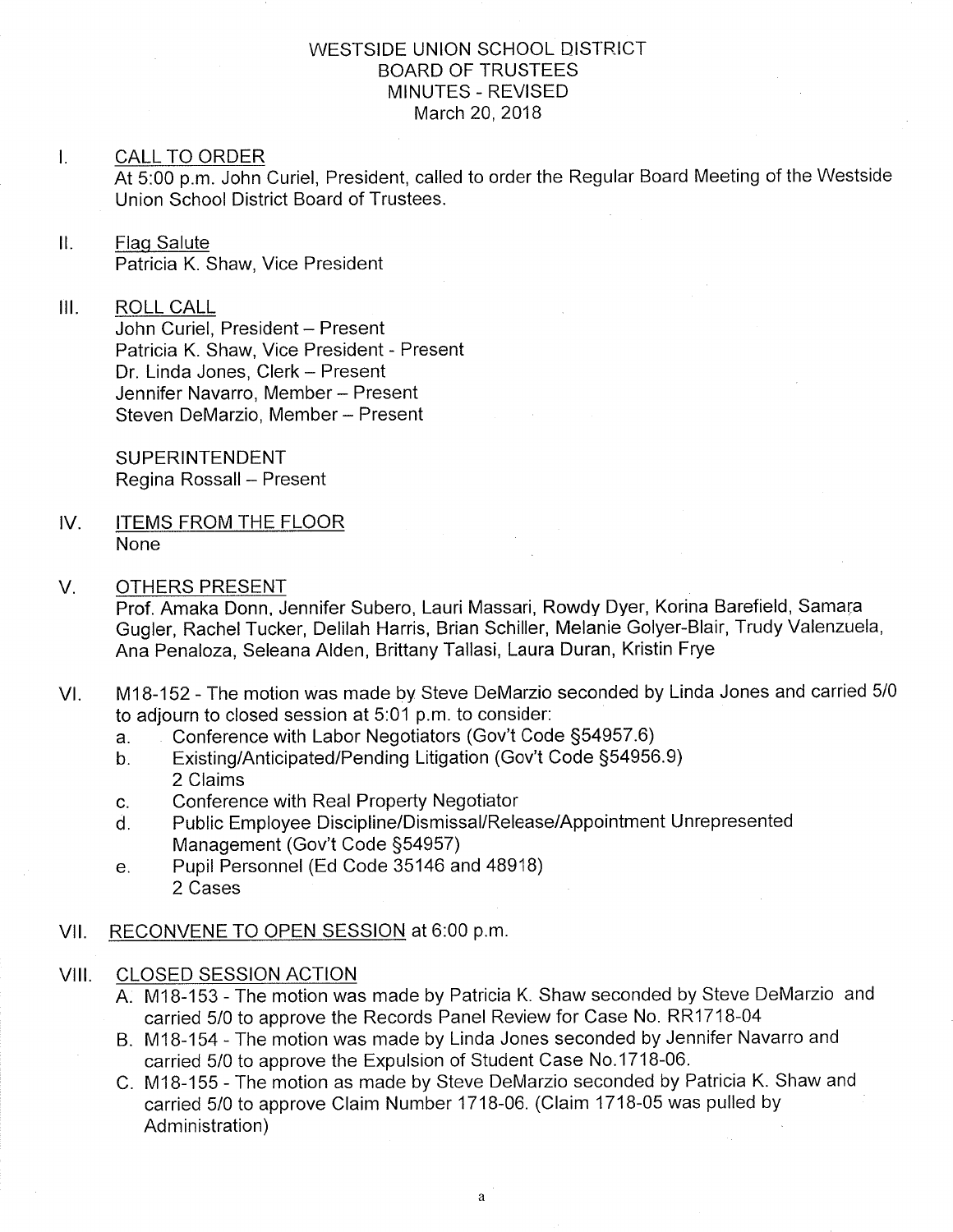Minutes Regular Board Meeting March 20 2018

### IX. PRESENTATIONS

- A. Leona Valley Site Presentation and Employee Recognitions Jake Briggs and Shannon Rossall
- B. California Administrative Clear Credential lnduction Program Lauri Massari
- C. Standard Based Grades- Christina Fitzgerald
- D. Fiscal State of Westside Union School District Shawn Cabey

# X. HEARING SESSION/STAFF REPORTS

A. Board Comments

# Steve DeMarzio:

- Leona Valley A disadvantage is your small size. An advantage is your small size. Dr. Rossall and Mr. Briggs, you are taking full advantage of your size and bringing the stakeholders "closer" to your school. I think Leona Valley is a jewel in Westside.
- Lauri Massari Very nice in-depth presentation of California Administration Clear **Credential Induction Program.**
- Chris Fitzgerald-You gave a very engaging presentation on Standards Based Grading; it was outstanding. The teachers in this pilot program seemed to be at ease in this form of grading. I think standard base grading will be good for the teachers and students.
- Shawn Cabey "Thank you" on the sobering details of our fiscal state.
- There is a lack of skilled labor right now. Women are pursuing fine careers in engineering. Another male dominated field is automotive technician and repair. Young women need to be exposed to these valuable skillsets so they can have more choices when pursuing a career and following their passion.
- Friday mornings seem to be the busiest days at school sites. I did a few site visits a couple of weeks ago, Hillview and Sundown. I also enjoyed visiting and volunteering at my granddaughter's school, Quartz Hill.
- Gina Rossall is in the running to be appointed to one of the three seats open on the AV Hospital Board of Directors. Congratulations on being at the top of the list of several of the current board members.

# Jennifer Navarro:

- . Leona Valley Great job on all your scores; whatever you are doing, keep it up. <sup>I</sup> love your positive reinforcement calls. I can't wait to tour Leona Valley.
- . Thank you to everyone who presented this evening. I feel a lot more prepared going out into the community especially with the Standards-based grading. I felt that I had <sup>a</sup>lot of catching up to do on this subject.
- . I had a couple of site visits since our last meeting, Del Sur and Anaverde Hills. Thank you to the principals for showing me around. I was able to see a couple of student presentations while I was visiting.

## Linda Jones:

- Leona Valley Kudos on your goals and I think it makes a huge impact to have someone from your team at Leona Valley every day. a
- Lauri, thank you for your presentation. I think that this a great program for our district; it keeps our administrators from having to travel to clear their administrator credential. a
- Chris, you are doing an awesome job on standards based grading. I am impressed with your team. a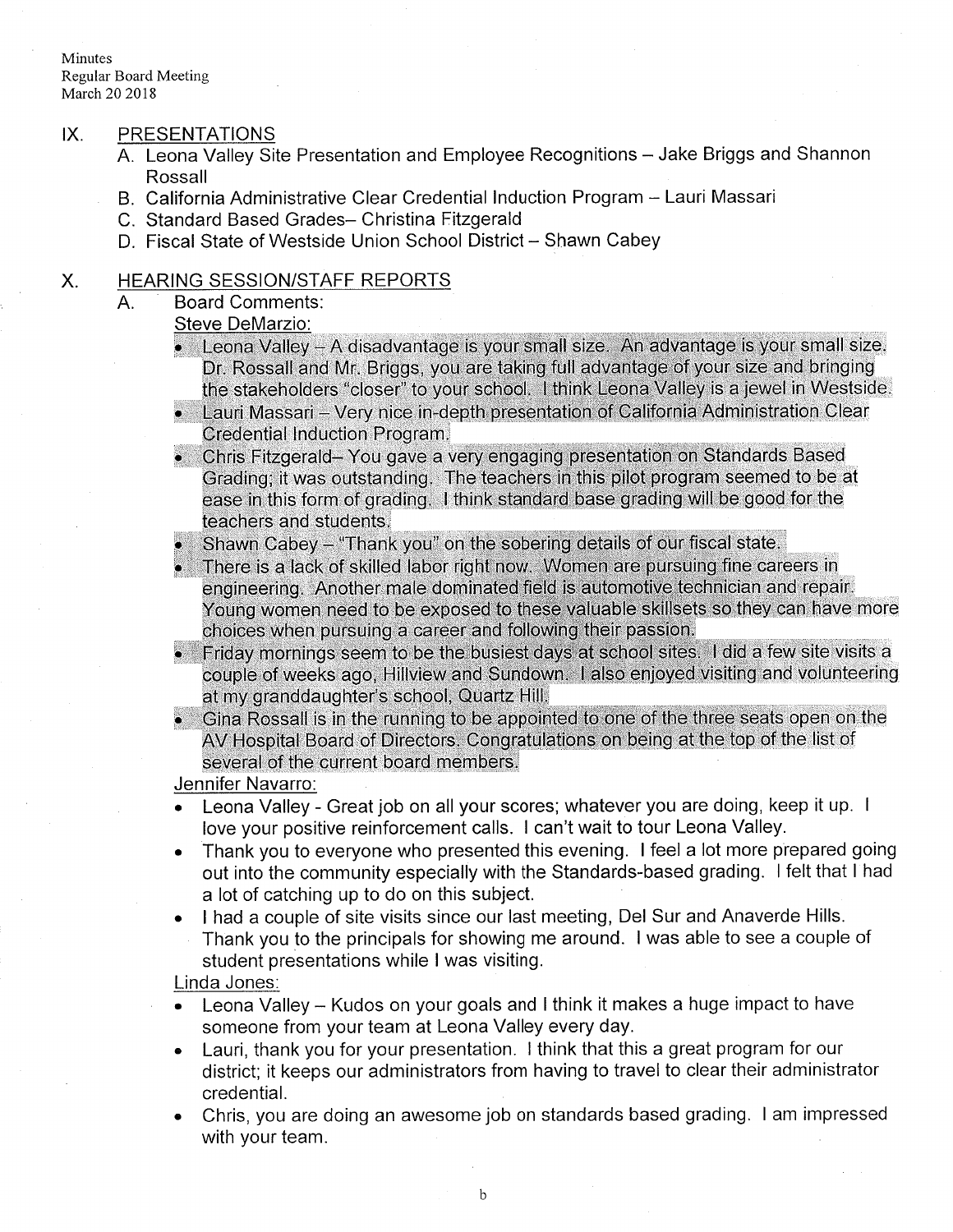Minutes Regular Board Meeting March 20 2018

> Thank you for your thoughts and prayers at the loss of my sister last week. Patricia K. Shaw:

- **.** Leona Valley Good Job on your scores. Whatever you are doing with your  $6<sup>th</sup>$ graders, you should share with the rest of the schools.
- . Chris, thank you for your presentation on Standards-based grading, I was excited to hear about how the pilot program is going.

John Curiel:

- **Leona Valley You are doing a great job making the educational experience a** positive one. Good job on your tests scores. Thank you. Keep up the hard work that you do.
- . Chris, this Board is very serious about Standards-based grading and we will be moving in that direction for the entire district. I am appreciative of what you and your team have done and we want this to be a success. I believe that the test scores will prove it.
- . I visited Joe Walker, Valley View, Del Sur, and the Lancaster Chamber meeting. lt's not about what you can get but what you can do for your community.
- . <sup>I</sup>applaud you, Gina, for volunteering for the new hospital board.
- Staff Reports:

 $B<sub>1</sub>$ 

- 1. Assistant Superintendent Administrative Services Shawn Cabey
	- a. Leona Valley, it was an awesome presentation, thank you.
	- b. Chris, it's really neat to see the fruits of your labor on Standards-based grading. <sup>I</sup> think what you are doing will make a big difference in student's lives.
	- c. lf we could take a minute to remember Ron Bennett, CEO of School Services, he passed away suddenly this weekend. We owe him a lot.
- 2. Assistant Superintendent Educational Services Marguerite Johnson
	- a. Shannon and Jake, thank you for all of your work at Leona Valley; it is appreciated.
	- b. I appreciate the work that Lauri put into the induction program.
	- c. Chris, the heart you bring to the table; it has been ugly, messy, and brutal giving some of these presentations. Please extend our thanks to your team.
- d. Trudy Valenzuela, we truly appreciate all your support; we know it has not been easy, but all the training has paid off for these new teachers. 3. Deputy Superintendent - Robert Hughes
- - a. I thought all of the presentations tonight were very informative.
	- b. Leona Valley, the culture that you have created at both Leona Valley and Anaverde Hills is very cool.
- 4. Superintendent Regina Rossall

Mrs. Rossall reviewed the following items with the Trustees:

- a. Chris, thank you very much. I have been at many of your presentations. You are doing a great job; thank you for your patience. I appreciate all your team's hard work. I appreciate the Board confirming that this is your direction.
- b. Leona Valley, thank you. I know that this has been a difficult year. Your presentation was well done and most of the Leona Valley teaching staff was here this evening. I know you are working hard to bring that community on board with you.
- c. Shawn, nice job. We still need to be very conservative with our financing so that long term we can continue the educational programs that our students need. d. Our HR folks have been out recruiiing new teachers. We have some classified
- positions and possibly administrative positions open.

c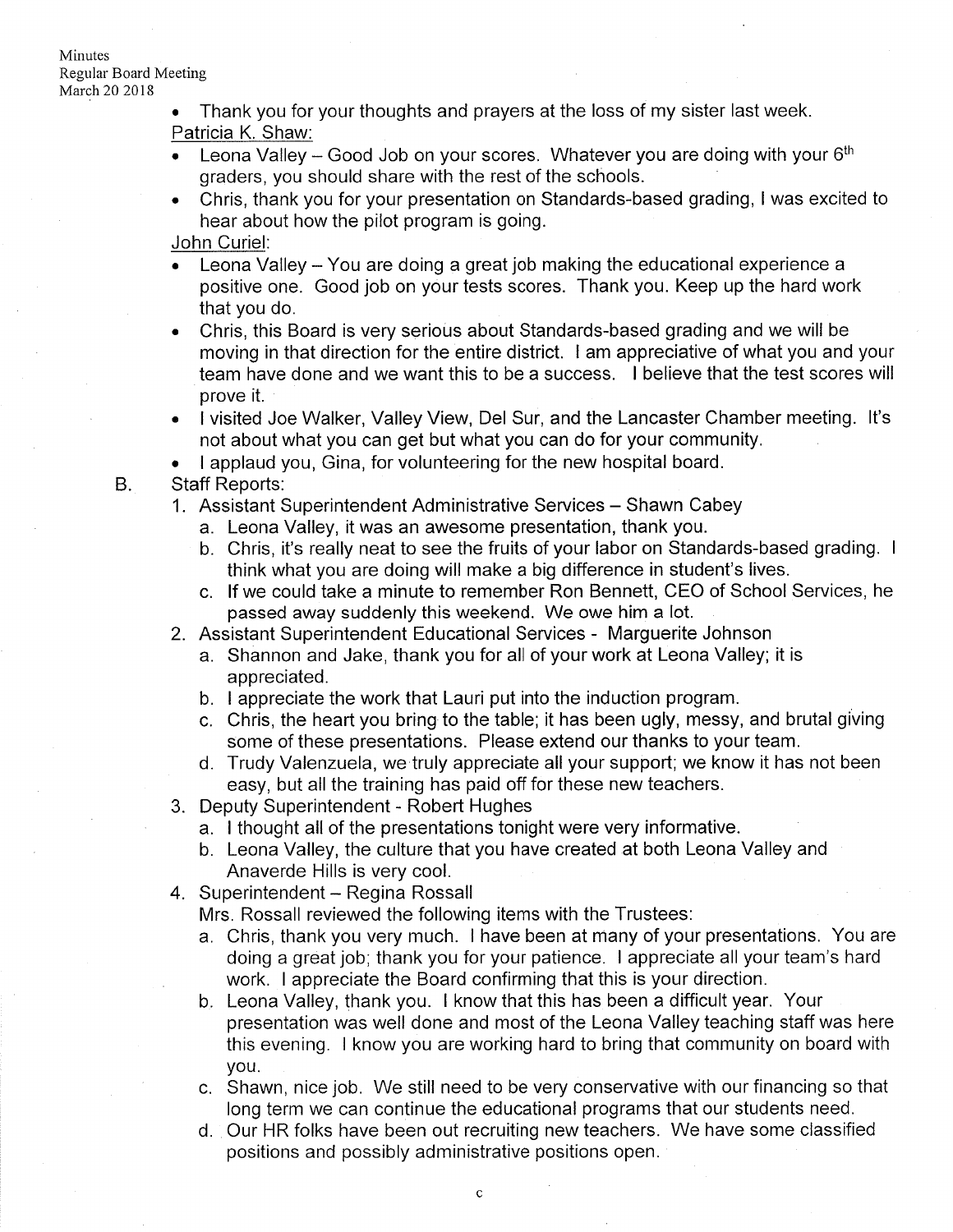- e. We had one job fair in February, one coming up in April and several job fairs out of town and out of state.
- Marguerite, thank you for your administrative training the last couple of days. f.
- g. AVSBA Dinner is on Tuesday, March 27, 2018, at Lake Los Angeles School
- h. On April14, 2018, 8:00 a.m. 9:30 a.m., the Board will be conducting a workshop on Safety at the Wellness Fair at Joe Walker.
- All of our site recruitment fairs were held last week. Many of our parents would i. prefer that we go back to straight attendance zone schools. Many parents do not like schools of choice. There are some concerns that it skews the populations.
- Westside Wire will be coming out this week. J.
- k. Kindergarten Round-ups have started
- l. We are on Spring Break the next two weeks

## XI. PERSONAL APPEARANCES

- Westside Union Teachers Association Representative Bob Dunham, President  $A_{n}$
- California School Employee Association Representative Jeri Holmes, President B
- Parent Teachers Association Representative  $C<sub>r</sub>$
- WAVE Representative Jennifer Navarro and Robert Hughes  $D_{-}$ 
	- . Next meeting is Wednesday, April 11,2018, at 6:30 p.m. in Room 4 at the District Office.
	- McDonalds Dine-Out on Wednesday, April 11, 2018, from  $4:00$  p.m.  $-7:00$  p.m. at Ave. N and 50<sup>th</sup> St. W. and Ave L and 30<sup>th</sup> St. W.

## Xll. ITEMS FROM THE FLOOR - Continued None

### XIII. PUBLIC HEARING

<sup>A</sup>hearing to receive public input on the Westside Union Teachers Association (WUTA) Reopeners to Westside Union School District for the 2018-19 school year opened at 9:16 p.m and closed at 9:17 p.m.

## XIV. BUSINESS SESSION

- 
- A. Organizational/Governance<br>1. M18-156- Item 1. Approval of the agenda of the Regular Board Meeting of March 20, 2018, as submitted. The motion was made by Patricia K. Shaw seconded by Steve DeMarzio and carried 5/0.
- 2. M18-157 Items  $2a 2f$ . The motion was made by Patricia K. Shaw seconded by Linda Jones and carried 5/0 to approve the consent agenda.<br>
2a Minutes of the Regular Meeting on March 6, 2018<br>
2b Fundraising Authorization<br>
2c Personnel Report<br>
2d Purchase Orders - Revised
	-
	-
	-
	-
	-
	-
- 2e Consultant/Contract Agreement Schedule<br>2f Conference/Workshop Schedule<br>3. M18-158 Item 3. The motion was made by Jennifer Navarro seconded by Steve DeMarzio and carried 5/0 to approve the California Administrative Clear Credential Induction Program<br>4. ltem 4 - Discussion Item
- - . Board Governance